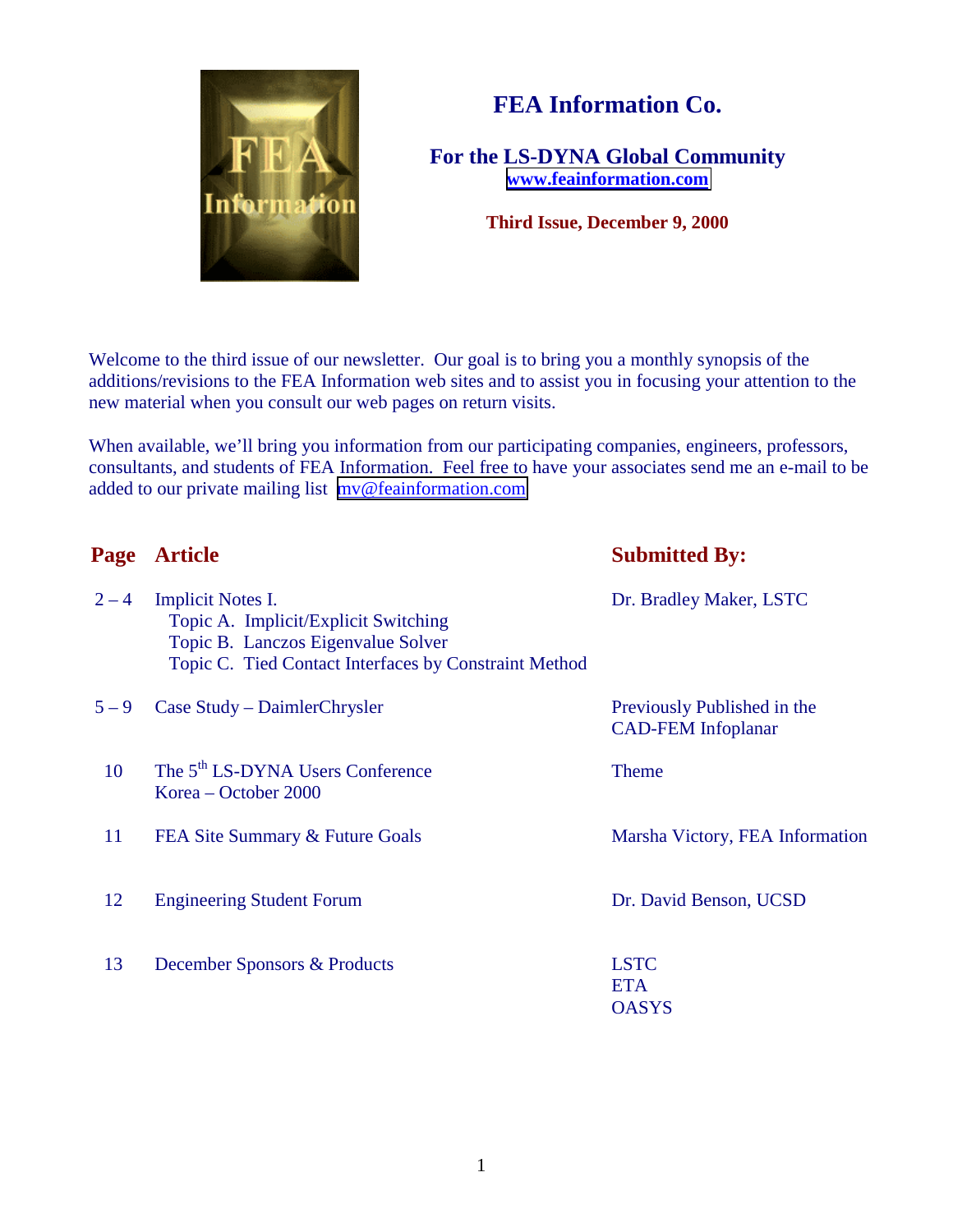### **Implicit Notes I Dr. Bradley Maker Livermore Software Technology Corporation**

## **Topic A Implicit/Explicit Switching**

LS-DYNA version 960 can perform both explicit and implicit simulations. A new feature is available which allows both formulations to be used during a single simulation. A load curve can be defined which controls formulation switching. This feature can be used, for example, to simulate a statically initialized impact: Begin with a static implicit analysis, and after applying some load, switch to dynamic explicit analysis and proceed with an impact simulation. There is no limit to the number of times that the formulation may be switched, and no requirement on which type of formulation begins or ends the simulation. There is virtually no extra computational cost or overhead associated with the actual formulation switch, since no databases are required.

To use the implicit/explicit switching feature, follow the steps below:

- 1. Design the time scale for your simulation. Keep in mind that during the explicit portions of the simulation, problem time represents real, physical time, whereas during static implicit phases time can be chosen arbitrarily. For convenience, select similar time scales for the implicit and explicit phases.
- 2. Create a load curve that indicates the formulation as a function of time. During explicit phases, use a load curve value of zero, and, during implicit phases, use a value of one. The load curve will look like a square wave signal:



3. Enter the load curve ID as a negative number using the first parameter on the keyword \*CONTROL\_IMPLICIT\_GENERAL: IMFLAG = (-lcid).

You may also include any other \*CONTROL\_IMPLICIT keywords that you would like to use during the implicit phases of the simulation.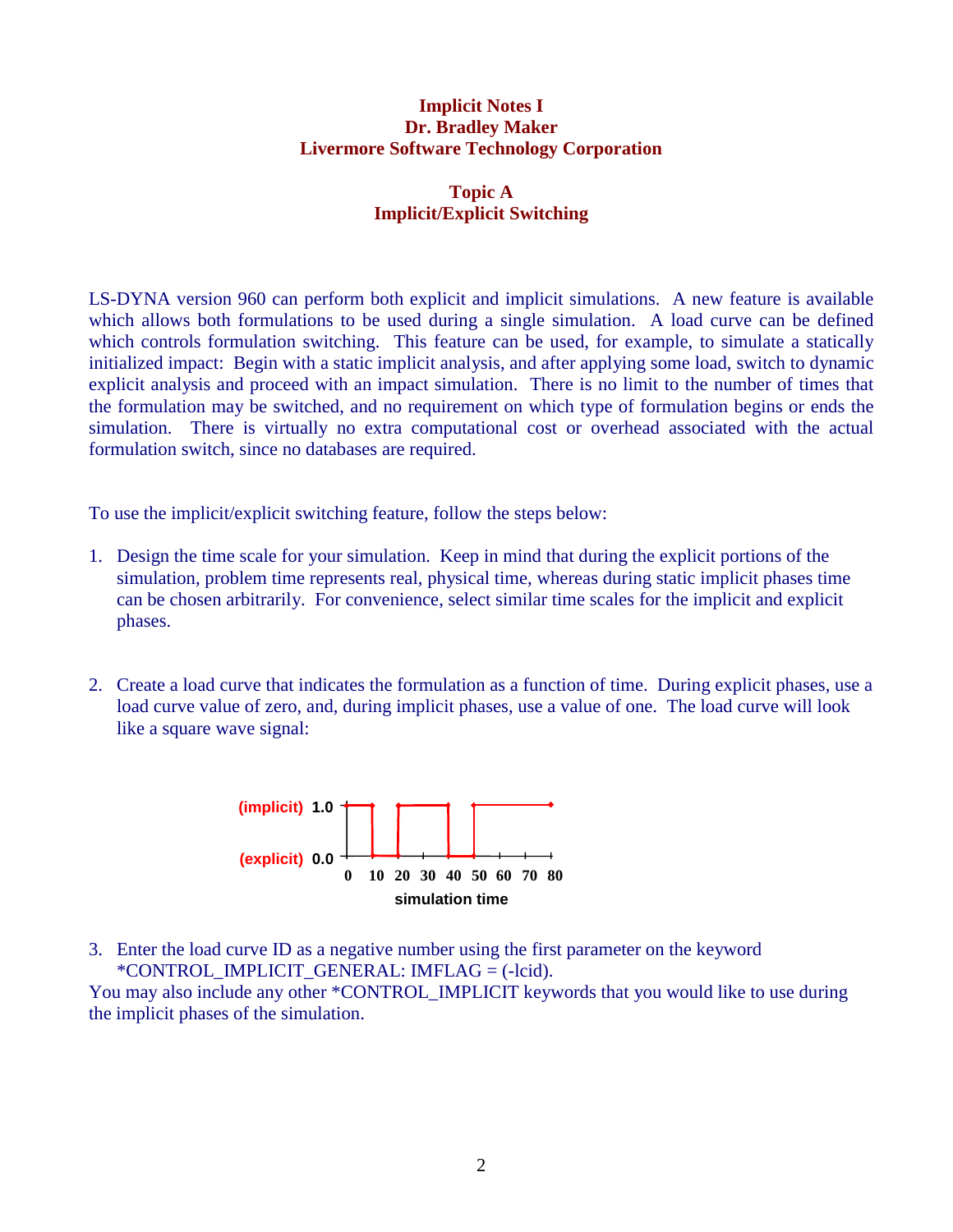### **Topic B Lanczos Eigenvalue Solver**

Roger Grimes has implemented the BCSLIB-EXT sparse solver and eigenvalue package into LS-DYNA. The blocked Lanczos eigenvalue solver offers greatly improved speed, and the ability to automatically extract the zero or "rigid body" modes from unsupported structures. The BCSLIB-EXT libraries are licensed from Boeing. Eigenvalue analyses require the double precision version of LS-DYNA to ensure accurate results. It is commonly known that double precision is usually needed for most implicit calculations.

To perform an eigenvalue analysis, follow these steps:

- 1. Use the double precision version of LS-DYNA.
- 2. Define a nonzero termination time using parameter TERM on \*CONTROL\_TERMINATION.
- 3. Activate implicit mode, and define a nonzero time step size using parameters IMFLAG and DT0 on \*CONTROL\_IMPLICIT\_GENERAL
- 4. Enter the number of eigenvalues desired, NEIGV on \*CONTROL\_IMPLICIT\_EIGENVALUE.

\$ \*CONTROL\_IMPLICIT\_EIGENVALUE \$ neigv  $10$ 

By default, the lowest NEIGV eigenvalues are extracted. The eigenvalues are written to a text file named "eigout", and the eigenvectors (mode shapes) are output to the binary database "d3eigv". This binary database can be displayed using LS-POST, in the same manner as a d3plot file.

Additional options are available for finding eigenvalues within a frequency range by entering nonzero values for the remaining input parameters on \*CONTROL\_IMPLICIT\_EIGENVALUE. The format for this keyword and definitions of its parameters are:

```
\mathsf{\hat{S}}*CONTROL_IMPLICIT_EIGENVALUE
  neigv shift lflag lftend rflag rhtend<br>20 30.0 1 10.0 1 50.0
        20 30.0 1 10.0 1 50.0
$
$ neigv = number of eigenvalues to compute (DEFAULT = no eigenvalues)
$
$ shift = compute the modes nearest to frequency "shift" (DEFAULT = 0.0)
$
$ lflag = 0: left end point of search interval is -infinity. (DEFAULT)
$ 1: left end point is given by "lftend"
$
\dot{S} lftend = left end point of search interval (required only if lflag = 1)
\ddot{\phantom{a}}$ rflag = 0: right end point of search interval is +infinity. (DEFAULT)
$ 1: right end point is given by "rhtend"
$
$ rhtend = right end point of search interval (required only if rflag = 1)
```
The above example requests the computation of 20 eigenvalues nearest 30 Hertz contained in the interval 10 Hertz to 50 Hertz.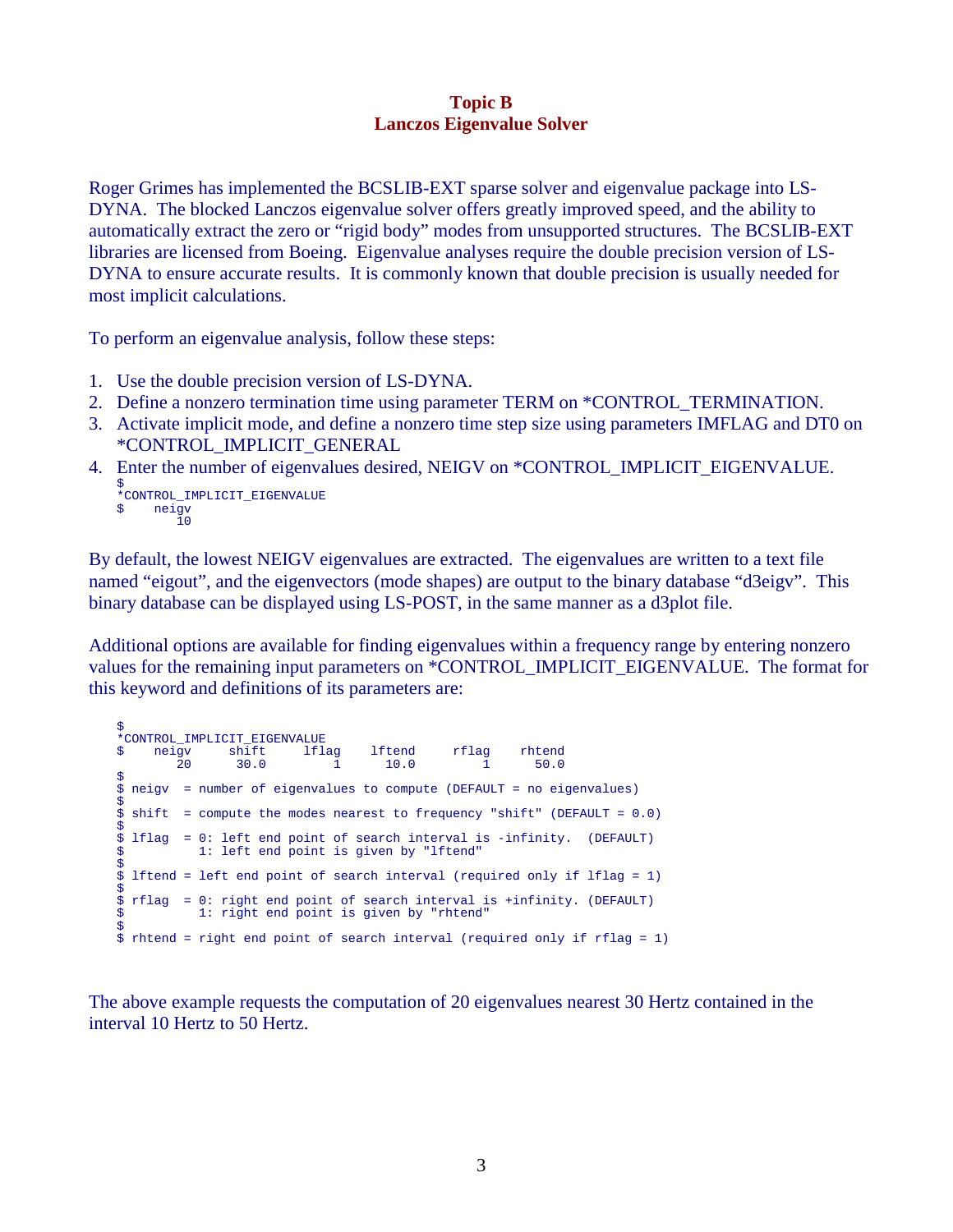### **Topic C Tied Contact Interfaces by constraint method**

A popular modeling technique in Detroit for simulating spotwelds in linear analysis is to create individual eight-node hex elements at each spotweld location. Through a tedious preprocessing procedure, nearby nodes on the each sheet metal part are identified for each node of the hex element. Constraints are then created to tie the hex element to each sheet. These constraints can now be automatically generated in LS-DYNA using the tied contact interfaces. Keywords \*CONTACT\_TIED\_ NODES\_TO\_SURFACE and …\_SURFACE\_TO\_SURFACE are now available for use in implicit mode. These contact interfaces automatically identify the nearest master segment for each slave (hex element) node, creating implicit tied constraints. The global stiffness matrix and right-hand-side vector are modified during the linear equation solving process, returning an exact solution which keeps the slave nodes in their original location within the master segments. This approach is in contrast to the penalty type implementation of tied contact, which is also available in implicit mode by appending the keyword \_OFFSET to either of the above interface types.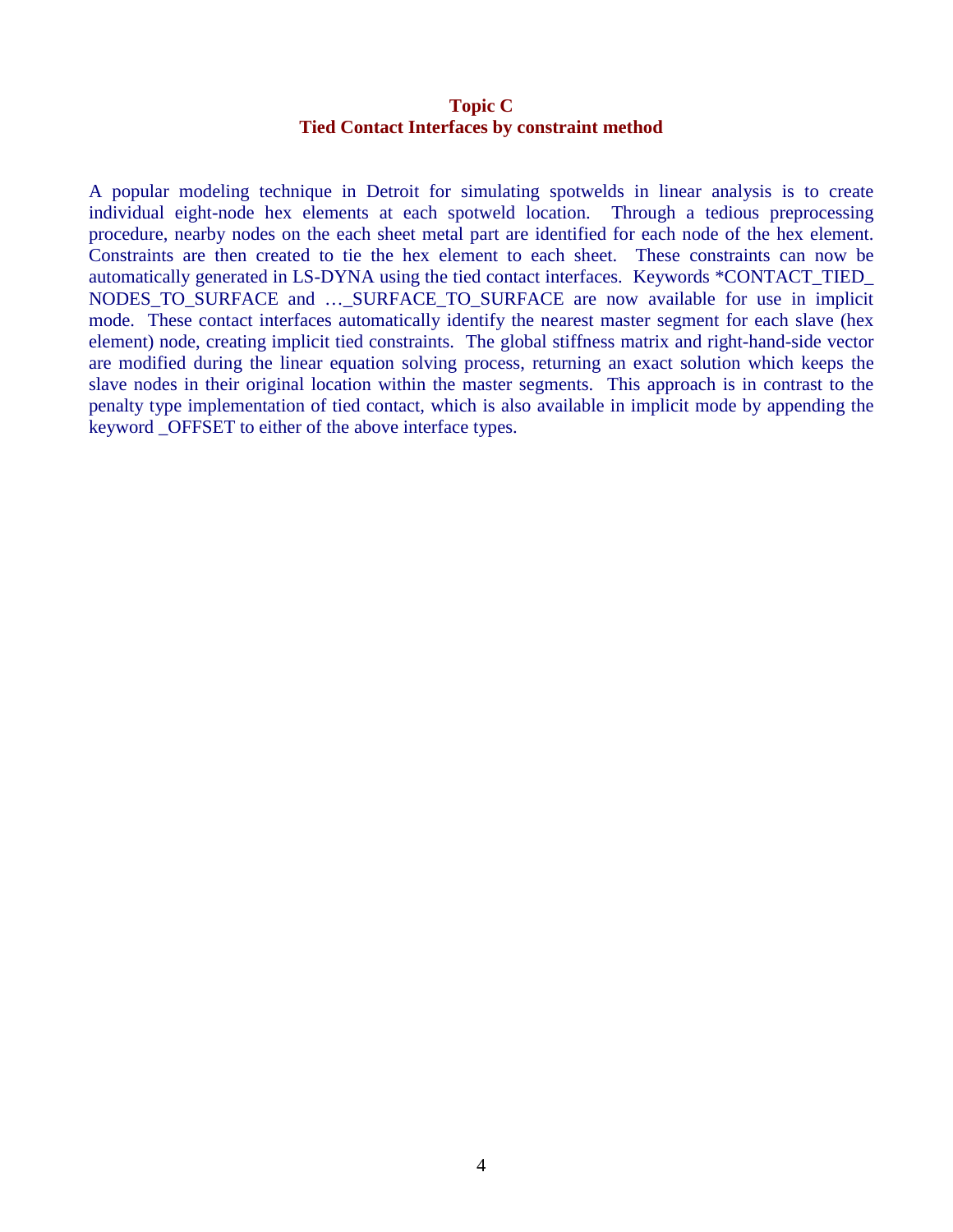### **Case Study – DaimlerChrysler**

## **Previously Published In The CAD-FEM Infoplanar**

### **Case Study: DaimlerChrysler AG, Stuttgart, Germany**

### **Safety design for the Vito, Vario and Actros**

Crash simulation for Mercedes commercial motor vehicles using LS-DYNA and newly developed FEM design optimization software

Safety aspects are carefully considered for all vehicles that are designed and developed by Daimler-Benz. The goal is to transfer the high safety level of their passenger cars to their latest commercial motor vehicles consisting of significantly different size and performance characteristics. The goal was achieved very quickly and thoroughly by the extensive application of computer aided engineering (CAE) simulations using finite element methods (FEM).

Today, if you survey the buyers of motor vehicles on their purchasing decision, a very high value is assigned to safety. This is not particularly surprising. However, while buyers place extreme importance on safety, they are not willing to pay for it as compared to other features. Simply said: Buyers would like maximum safety at the minimum price.

While being the vehicle manufacturer whose name is synonymous with safety on the road, Daimler-Benz must deal with the buyers' contradiction by continuously and affordably addressing safety issues. To achieve these conflicting goals, CAE simulation is now applied in all phases of new vehicle development. This allows the consideration of the highest safety requirements at a price that is acceptable to the marketplace.

Daimler-Benz has achieved the safety goals with two of its newest commercial motor vehicle lines: the Vito, a light transporter belonging to the one-ton payload class (originally named TO) and the very comfortable V-Class sedan automobile line (Vario).

With many similarities in their skeletal structures it was decided to apply the strictest safety standards to both vehicle lines. The logical approach was to apply a proven CAE tool that had been used very successful for passenger vehicle crash simulations, LS-DYNA.

The finite element code LS-DYNA is used by many car manufacturers and suppliers, and become more and more the standard software tool for crash simulation. It can address highly nonlinear structural deformations, allowing the consideration of sudden dynamic events as well as quasi-static solutions.

Since new vehicle concepts were being applied to both new product lines, Daimler-Benz made extensive use of CAE simulation techniques -- in the various phases including pre-development (or the concept phase), continuously during the design/development phase where many trade-off iterations are considered, and finally in the optimization phase (final design) that includes vehicle production as its outcome.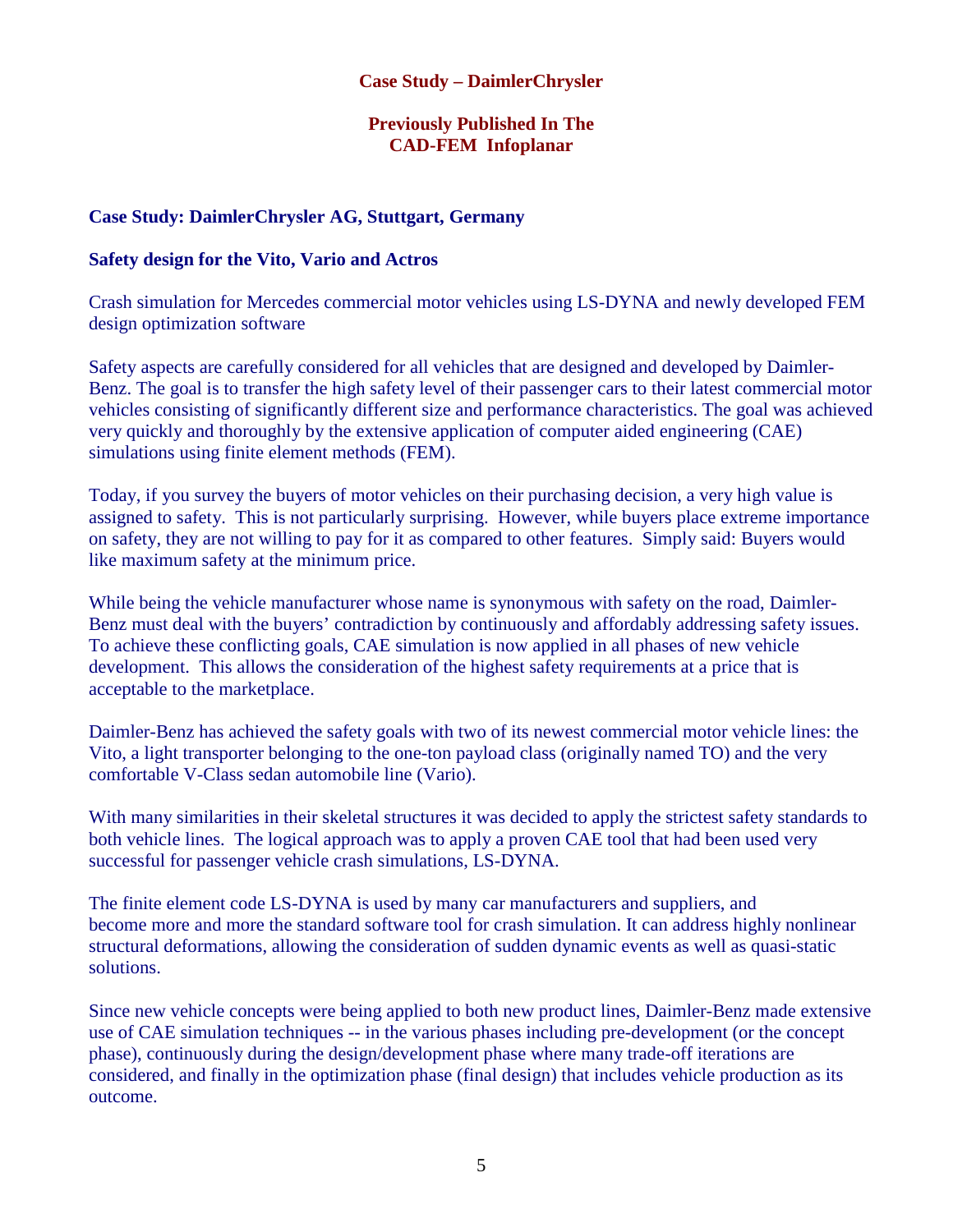The drivetrain and packaging concepts of these commercial motor vehicles placed particularly difficult design challenges for the crash design. Because both are front-wheel drive with transverse mounted engines, the entire deformation energy must be transferred from the front of the vehicle, unlike vehicles with rear propulsion. The CAE simulation had to give accurate information about the deformation behavior of the front of the vehicle when considering a frontal crash.

Because Daimler-Benz implements high requirements for passenger comfort for its commercial motor vehicles, the engine and axle were designed to be a flexible bedded unit. At the same time the unit build a framework together with the actual bearing parts so that i can absorb deformation energy from a heavy frontal crash. And in order to ensure the optimal passenger protection, the front chassis is laid out in such a way that it possesses the ability to homogeneously deform in all directions.

The design of these two vehicle lines went far beyond the current acceptable standard requirements for crash. Numerous other crash tests were applied, including the consideration of the latest stringent requirements defined by the ECE standard. The measured values for both passenger safety and structural deformation have been showed excellent results. The kinematic operational behavioral tendencies were identified in very early concept phase of design by the application of the crash simulation models.

With proper development of these crash simulation models including the accurate representation of material properties and kinematic behavior, very little difference (within acceptable tolerances) exists between the models and the actual crash tests. Daimler-Benz has substantiated the accuracy and informative capability of crash simulation. Crash simulation results are utilized especially in the early concept design stage, where few, if any tests can be conducted. For example, airbag inflation versus acceleration simulation studies are now confidently being used. Consequently, these values are used up to the final design where actual airbag crash tests are required. Few design modifications then have to be made.

As required by the new ECE regulation, an optimization study was performed on the front structure of these vehicles when subjected to frontal impact crashes into deformable barriers. Very good results were obtained for the loading that passengers are subjected to during this type of crash.

The vehicle structure was likewise computationally checked regarding crash safety in accordance with the US standard. Since the concept of these vehicles has the passengers sitting more highly, they are outside of the direct danger zone, and the loads on passengers are not critical. This calculation served to essentially check structural behavior.

What is the damage and repair costs for accidents that involve vehicles traveling at speeds of only 15 km/h and 40% coverage? These questions are decided upon by the insurers of the collision insurance classification. Knowing this, Daimler-Benz goals were to minimize the deformation of the vehicle exterior for this classification and further design to prevent costly damage to the internal engine and support mechanism. Crash simulations verified that permanent deformation was only expected in the foremost bolster screw with the underlying engine support mechanism free to plastically expand. This restricted deformation eliminates the need for realignment of the support mechanism, leading to a more favorable collision insurance classification.

CAE simulations played a crucial role in the design of Daimler-Benz' new heavy load vehicle line, the Actros. To design for vehicle passive safety, many new concerns were raised by the simulation models, due to a new conducting chassis framework concept with additional superstructures.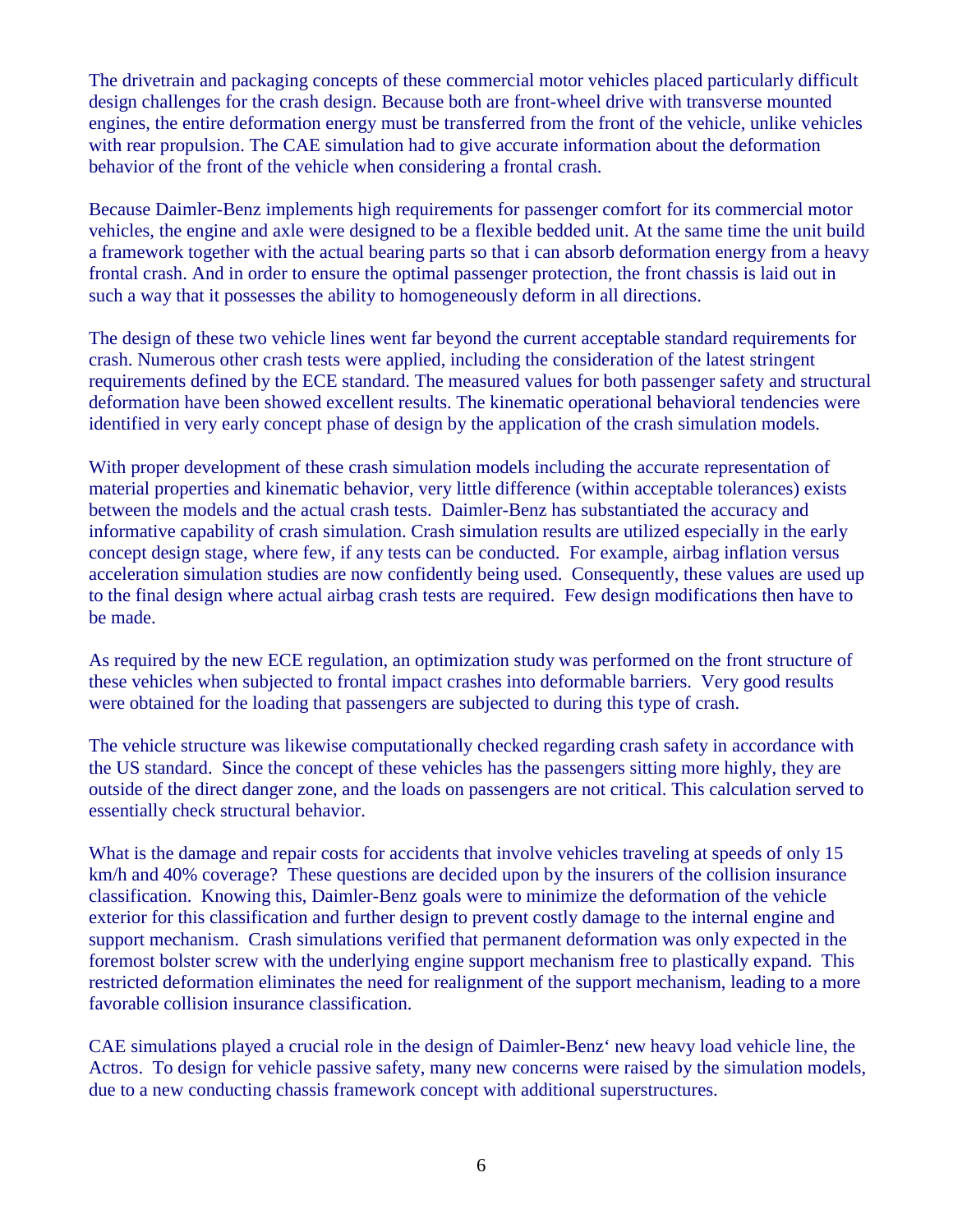At the initiation of the design, more passenger safety considerations than ever were applied to the design of the Actros vehicle line. Structural integrity was examined for both a front and rear external pendulum impact (as requested by a Swedish design requirement) as well as the ECE standards for crash. This required the development and the application of new computational simulation methods. Successfully implemented, the Actros is the first vehicle line, worldwide, to include complete CAE simulation and evaluation of all drive-cab sections.

The new software developed by Daimler-Benz is based on LS-DYNA. The explicit integration algorithm accurately simulate dynamic structural deformation. These computational model was further adjusted to ensure favorable comparison with results from actual crash tests. CAE simulations have actually resulted in fewer design iterations during the design/development phase. Simulation has resulted in the minimization of expensive test crashes – limited to those required by the regulatory agencies.

Finally, CAE simulation was extended to the airbag development for Actros vehicles. CAE simulation was used to satisfy both the trigger and non-trigger criteria for crash situations. Daimler-Benz succeeded in gaining reliable data for an area where little practical experience was available.

### **Captions:**



Impact of a passenger car (W124) with 60 km/h relative velocity. Source: DaimlerChrysler AG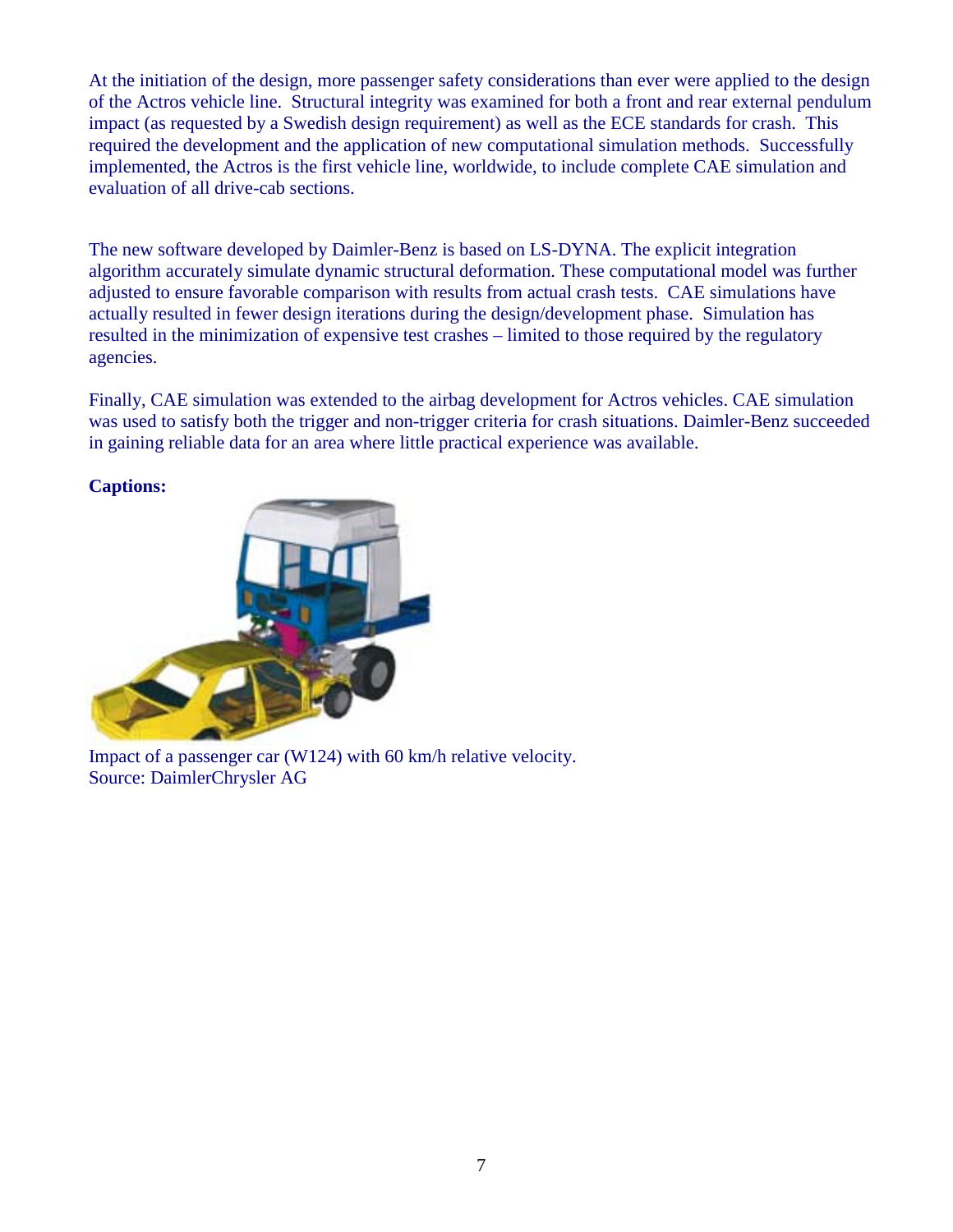

Actros passenger simulation (with **belt and belt-tightener**) for optimal airbag passenger protection. Source: DaimlerChrysler AG



Perpendicular impact onto a rigid barrier at 50 km/h with 40% coverage (left: FEM simulation, right: Test)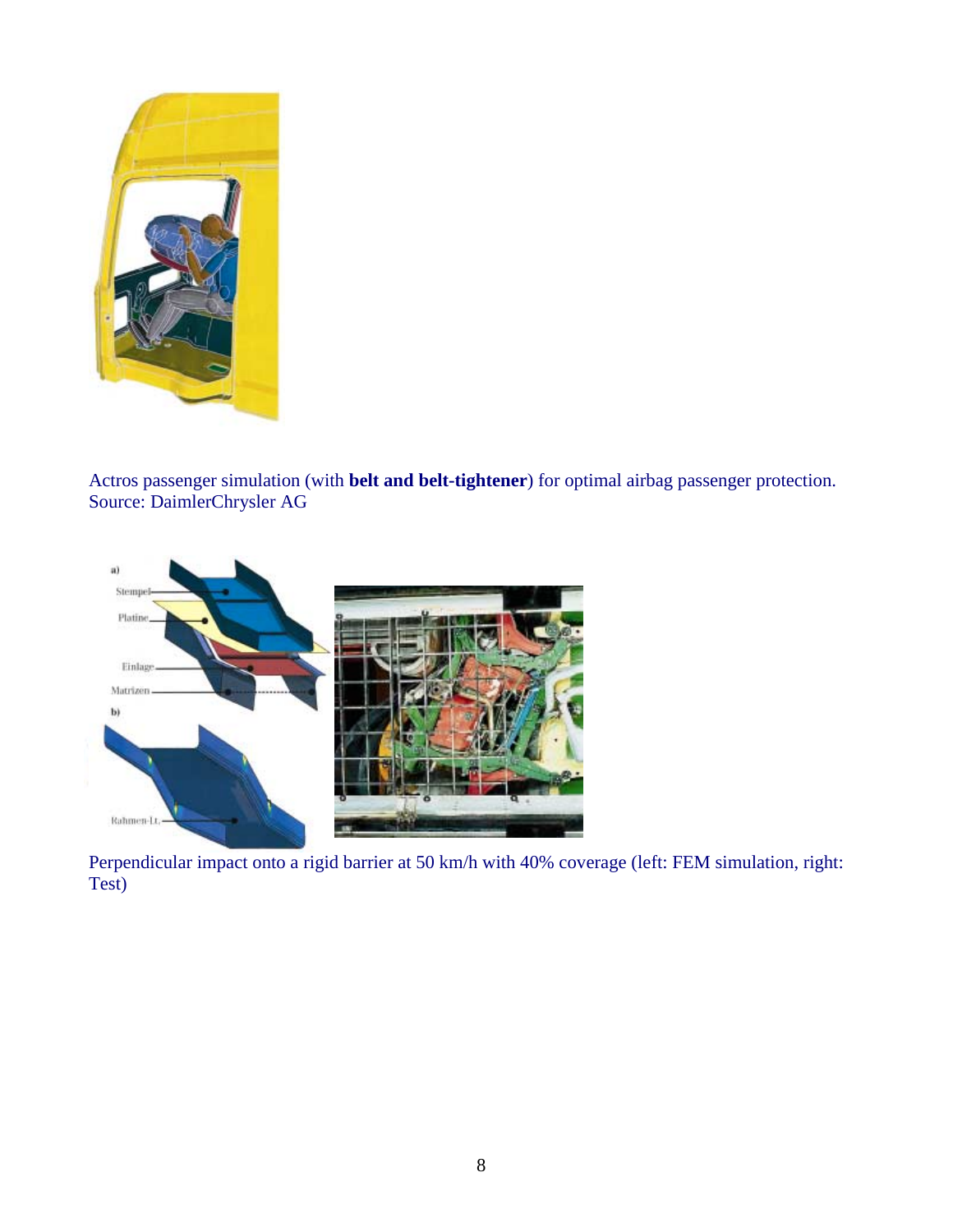

**Forming and stamping** of a truck framework side member

- a) tool arrangement
- b) **strain distribution** of side member

Source: DaimlerChrysler AG

**Report previously published in CAD-FEM Infoplaner**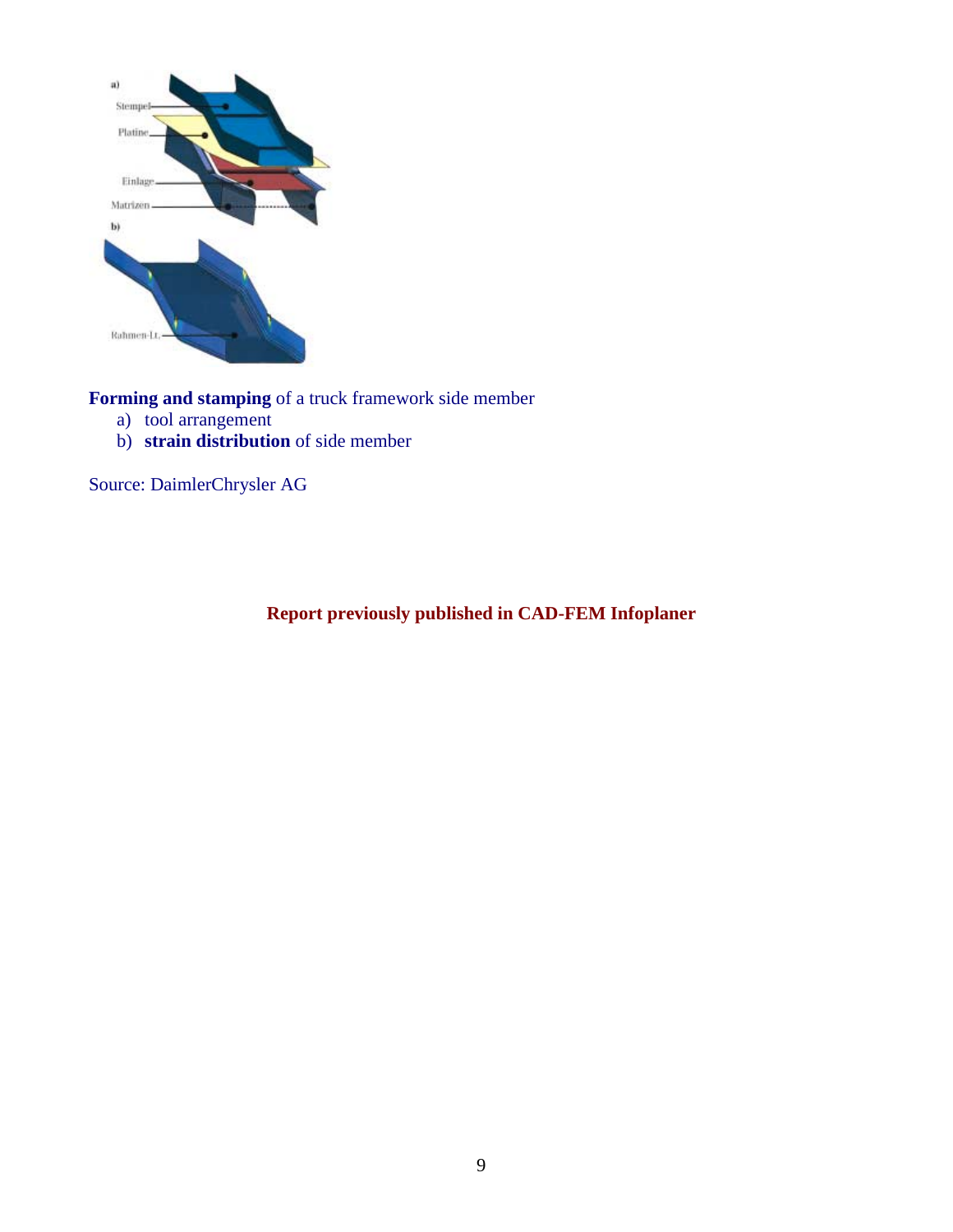## **The 5th LS-DYNA Users Conference Sponsored by Theme Engineering - Korea – October 2000**



The 5<sup>th</sup> LS-DYNA Users Conference sponsored by Theme Engineering resulted in great success. The conference took place in Seoul, Korea on October  $9<sup>th</sup>$  with over 150 attendees from industry and research centers related to automobiles, electronics and materials, and other industries utilizing LS-DYNA.

Among the highlights of the conference were ten hardware and software exhibits and thirteen excellent technical paper presentations. THEME would like to give special thanks to Dr. John O. Hallquist and Mr. Arthur Tang for their excellent presentations. Additionally, JRI's participation was highly appreciated and successful.

Best presentation award was presented by Dr. John O. Hallquist, of Livermore Software Technology Corporation, to Mr. Ho Kim of KIA Motors .

## **Agenda & Presentations**

- 1. **Key Note Address Recent Development on LS-DYNA** by Dr. John O. Hallquist(LSTC)
- 2. **Validation of VPG for Full Car Simulation** VW Golf and Other New Application by Mr. Arthur Tang (ETA)
- 3. **Development of the Automotive Bumper Impact Beam using LS-DYNA** by KUMHO Chemicals
- 4. **The Study on the Impact Efficiency of Bumper Beam using LS-DYNA** by SUNGWOO Hitech.
- 5. **Introduction of Performance and Formability Simulation using LS-DYNA** by HUNDAI **Motors**
- 6. **Side Impact Analysis using LS-DYNA** (ECE R95, FMVSS214) by DAEWOO Motors
- 7. **Test Procedures and Computer Simulation using LS-DYNA** by KIA Motors
- 8. **The Development and Draw Die using LS-DYNA** by SSANGYONG Motors
- 9. **Vehicle Compatibility Research in case of Car-to-Car Frontal Offset Crash Between Large Car and Small Car** - by HUNDAI Motors
- 10. **Impact Analysis of Vacuum Interrupter using LS-DYNA** by LG Industrial Systems
- 11. **The Application of LS-DYNA in Home Appliance** by LG Electronics
- 12. **Drop/Impact Analysis of TV SET by using LS-DYNA** by DAEWOO Electronics
- 13. **The Packaging Design using Impact/Drop Simulation for Printer** by SAMSUNG Electronics

**Theme Engineering - [theme@soback.kornet.nm.kr](mailto:theme@soback.kornet.nm.kr)**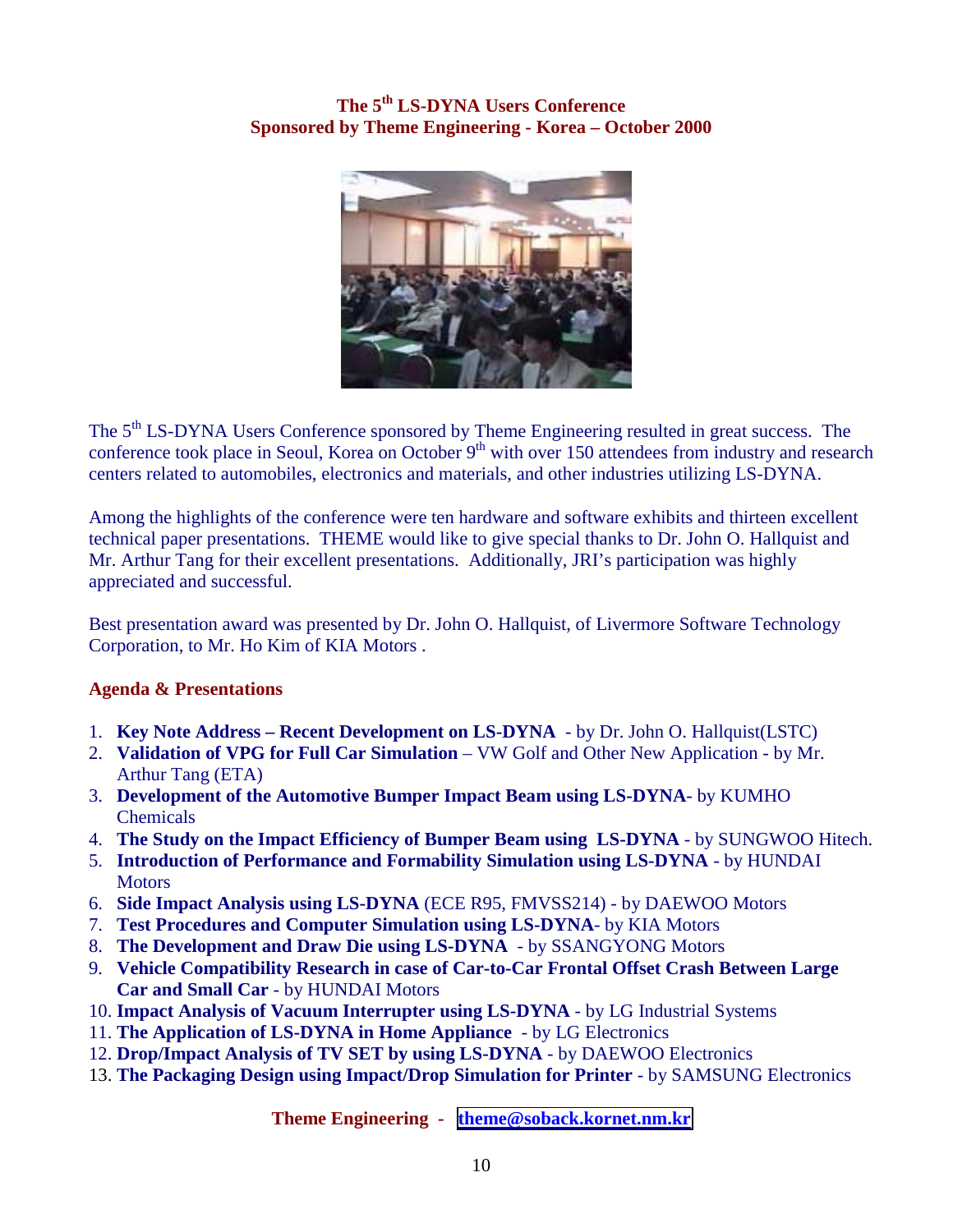## **FEA Information Site Summary Marsha Victory**

### **Month of November additions and revisions to the FEA Information web sites:**

| <b>SITE:</b><br>www.ls-dyna.com | <b>Additions/Revisions</b><br>Metal forming FAQ by Xinhai Zhu of LSTC has been revised. On the<br>site go to the application metal forming and the link is at the bottom of<br>the page. FAQ 1-25 is now on the site. |
|---------------------------------|-----------------------------------------------------------------------------------------------------------------------------------------------------------------------------------------------------------------------|
| www.ls-dyna.com                 | The history of LS-DYNA has been updated                                                                                                                                                                               |
| atbmodel.com                    | In pdf format we added Articulated Total Body Model Version V<br>User's Manual                                                                                                                                        |
| <b>AVI</b> Library              | AVI Library #52 & 53 was added – drop testing                                                                                                                                                                         |
| <b>Educational Forum</b>        | Announcement of the new Engineering Student Forum with<br>instructions for submission of AVI's utilizing LS-DYNA (additionally<br>in this News Letter)                                                                |
| <b>Book Area</b>                | Redesigned                                                                                                                                                                                                            |

Publications showcased on the news during the month of November: If you would like a copy in pdf format contact Marsha [mv@feainformation.com](mailto:mv@feainformation.com)

- **Analysis of Material Performance in Automotive Applications** Srdan Simunovic, Gustavo Aramayo and Thomas Zacharia (Posted with permission of Oak Ridge National Laboratory)
- **Springback in High Strength Anisotropic Steel** –Oladipo Onipede, Jr. and Carlos J. Gomes (University of Pittsburgh)
- **Finite Element Modeling of C0-Mingled Glass/Thermoplastic Fabrics for Low-Cost/High Volume Composites Manufacturing** – Patricia P. Buso, James A. Sherwood, Julie Chen (University of Massachusetts – Lowell)
- **Vehicle Dynamic Simulation Using A Non-Linear Finite Element Simulation Program (LS-DYNA** – G.S. Choi and H.K. Min (Kia Motors Technical Center)

**Personal Message From FEA Information Co.:** I'd like to end the year 2000 with a special thank you to the FEA Information Co., Worldwide Community. With your interest and assistance during this past year we've been successful in opening **16** engineering application sites. This next year I'll continue to add information to them. For the year 2001 we will be opening seven more engineering application sites. Additionally, FEA Information has purchased hardware, software and editing packages for our new multi media department. In 2001 we will additionally bring you various courses, training and other vital information to the engineering community on line and on CD.

## **Sincerely,**

**Marsha Victory – [mv@feainformation.com](mailto:mv@feainformation.com) President**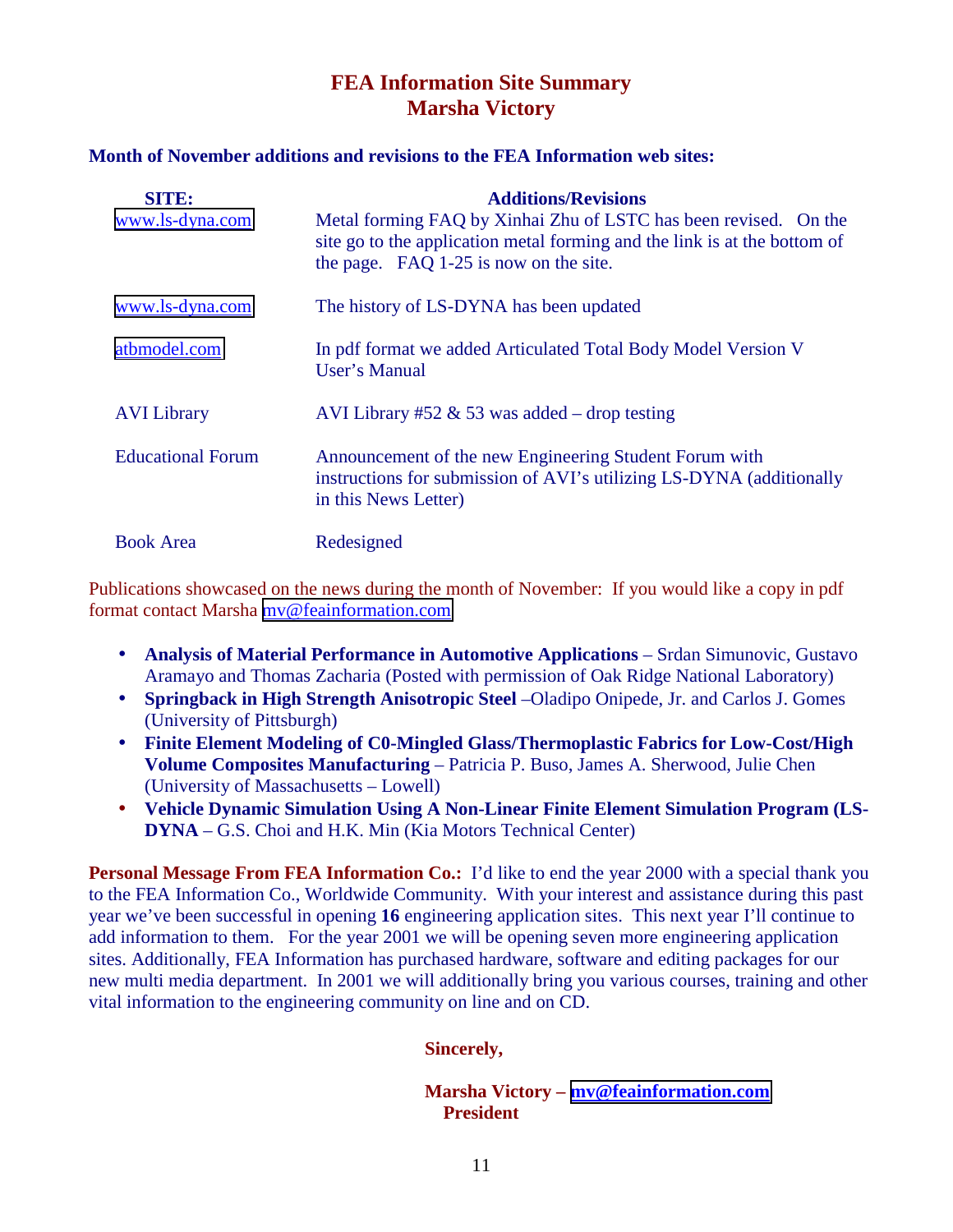## **Engineering Student Forum AVI Submissions**

## **Dr. David Benson**

Beginning in January, Dr. David Benson of the Engineering Student Forum of FEA Information will begin accepting AVI submissions. Engineering students are encouraged to send an AVI utilizing LS-DYNA. The student's AVI that is chosen monthly for posting on the web site will receive a \$25.00 check from FEA Information. Additionally, it will be entered into our annual grand prize showcase.

### **The first place award will be \$500, second place will be \$200, and third place will be \$100.**

- All AVI submissions must be from currently enrolled students.
- AVI submissions should not exceed 1MB in size.
- AVI must be submitted with input deck.
- Copyright release will need to be signed for permission of use of AVI.
- All AVI submissions must utilize LS-DYNA.
- Submissions should be sent to Dr. David Benson

For further information contact Dr. David Benson – [db@feainformation.com](mailto:db@feainformation.com)

Dr. David Benson –Professor, University of California, San Diego. Before joining UCSD in 1987, he worked with Dr. Hallquist at LLNL for four years on Dyna3d and Dyna2d, and currently consults for LSTC. His interests are in computational methods for nonlinear, large deformation problems in solid mechanics, ranging from Lagrangian to Eulerian finite element methods, with applications to manufacturing and material processing. Recent research applications include meso-scale simulations of ductile fracture, the shock compaction of powders, shock-initiated chemical reaction (SICR) synthesis of intermetallics, compressive failure of metallic-intermetallic composites, and the detonation of energetic materials.